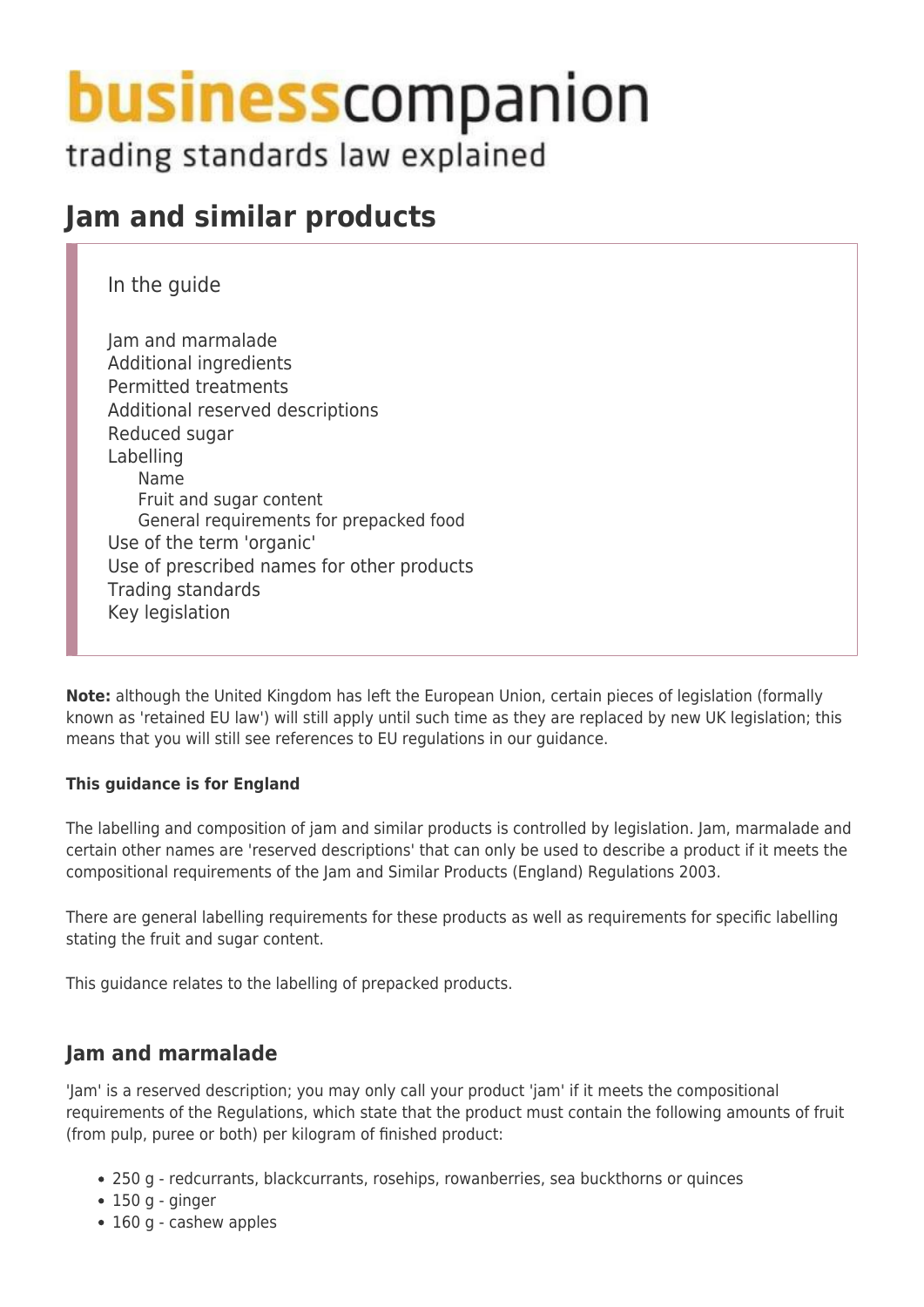- 60 g passion fruit
- 350 g any other fruit

In all cases, where the product contains multiple types of fruit you should use the combined weight of fruit.

Marmalade is also a reserved description and is required to contain not less than 200 g of citrus fruit (from pulp, puree, rind, juice or any combination) per kilogram of the finished product; at least 75 g of this must come from the 'endocarp' (in citrus fruits this is the main part of the fruit, the part that is usually eaten). Marmalade can only be made from citrus fruits.

Other reserved descriptions include 'extra jam', 'jelly' and 'extra jelly'; in each case the minimum amount of fruit per kilogram of finished product is as follows.

#### **Extra jam:**

- 350 g redcurrants, blackcurrants, rosehips, rowanberries, sea buckthorns or quinces
- $\bullet$  250 g ginger
- 230 g cashew apples
- 80 g passion fruit
- 450 g any other fruit

#### **Jelly:**

- 250 g redcurrants, blackcurrants, rosehips, rowanberries, sea buckthorns or quinces
- $\cdot$  150 g ginger
- 160 g cashew apples
- 60 g passion fruit
- 350 g any other fruit

#### **Extra jelly:**

- 350 g redcurrants, blackcurrants, rosehips, rowanberries, sea buckthorns or quinces
- $\bullet$  250 g ginger
- 230 g cashew apples
- 80 g passion fruit
- 450 g any other fruit

Jelly marmalade is the same as marmalade, but contains no insoluble matter (nothing that won't dissolve), except possibly for small quantities of finely sliced peel.

The Regulations forbid the use of the following fruit in the manufacture of extra jam and extra jelly:

- apples
- pears
- clingstone plums
- melons
- watermelons
- grapes
- pumpkins
- cucumbers
- tomatoes

All these products must have a soluble solids (solids that can be dissolved in the product) content of the finished product of not less than 60%, as determined by a refractometer at 20 °C (a refractometer is a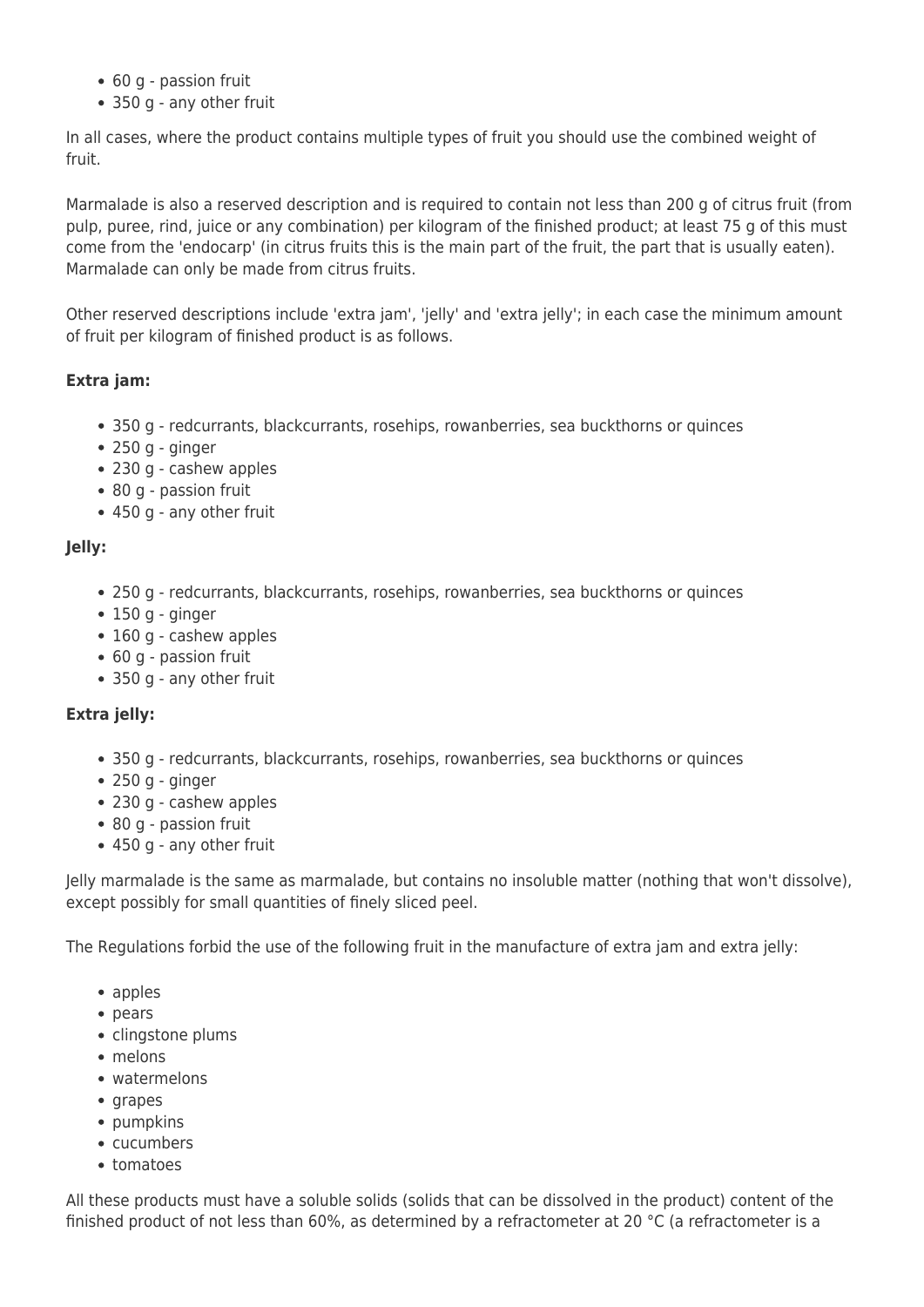piece of equipment on to which a small quantity of jam is smeared so the sugar content can be measured).

## **Additional ingredients**

If you want to describe your product using any of the reserved descriptions above then you can only use the additional ingredients in the list below. You can still manufacture products using ingredients that are not on the list but you cannot then describe them as jam, marmalade, etc; instead you would need to use descriptions such as 'preserve' or 'conserve'.

The permitted additional ingredients are:

- honey in all products, as a total or partial substitute for sugars
- fruit juice only in jam
- citrus fruit juice in products obtained from other types of fruit: only in jam, extra jam, jelly and extra jelly
- red fruit juices only in jam and extra jam manufactured from rosehips, strawberries, raspberries, gooseberries, redcurrants, plums and rhubarb
- red beetroot juice only in jam and jelly manufactured from strawberries, raspberries, gooseberries, redcurrants and plums
- essential oils of citrus fruits only in marmalade and jelly marmalade
- edible oils and fats as anti-foaming agents in all products
- liquid pectin in all products
- citrus peel in jam, extra jam, jelly and extra jelly
- leaves of Pelargonium odoratissimum (apple geranium / apple pelargonium) in jam, extra jam, jelly and extra jelly, where they are made from quinces
- spirits, wine and liqueur wine, nuts, aromatic herbs, spices, vanilla and vanilla extracts in all products
- vanilline in all products
- permitted food additives

A list of permitted food additives can be found on the Food Standards Agency website.

## **Permitted treatments**

If you want to describe your product using any of the reserved descriptions above then you can only use certain treatments on your product.

Fruit pulp, fruit puree and aqueous extract of fruit (water in which all the soluble elements of the fruit have been dissolved) may only be treated in the following ways:

- heated, chilled or frozen
- freeze-dried
- concentrated, to the extent that is technically possible

Sulphites (sulphur dioxide - E220) or its salts (E221, E222, E223, E224, E226 and E227) may be used as an aid to manufacture, provided that the maximum sulphur dioxide content is not exceeded (10 mg/kg in relation to jams, jellies and marmalades made with sulphited fruits). This does not apply to extra jam or extra jelly.

Apricots and plums for jam can be subjected to other drying processes but cannot be freeze-dried.

Citrus peel can be preserved in brine.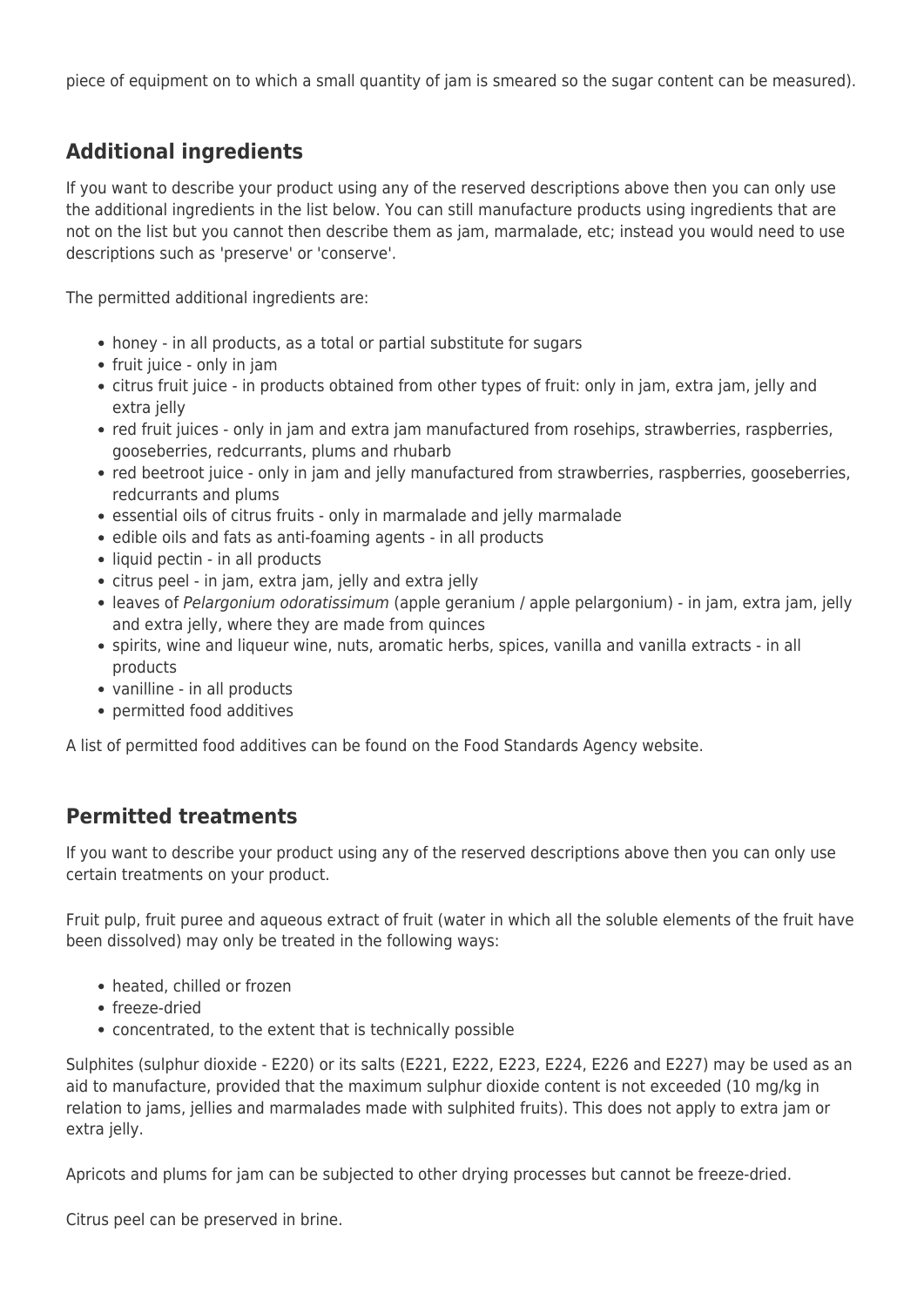In the same way as for additional ingredients above, you can apply other treatments to your products than those listed, but if you do so you cannot then describe them using a reserved description.

## **Additional reserved descriptions**

#### **X curd**

A curd is an emulsion (a mix of two liquids that do not dissolve) of edible fat and/or oil, sugar, whole egg and/or egg yolk, and any combination of fruit, fruit pulp, fruit purée, fruit juice, aqueous extract of fruit or essential oils of fruit, with or without other edible ingredients. In the description, X is the name of the fruit (or fruits) used to make the curd.

- the quantity of fat and oil used for every kilogram of the finished product must be not less than 40 g
- the quantity of whole egg and egg yolk used for every kilogram of finished product must be not less than 6.5 g of egg yolk solids
- the quantity of fruit, fruit pulp, fruit puree, fruit juice, aqueous extract of fruit and essential oil of fruit must be sufficient to characterise the finished product

#### **Y flavour curd**

A flavour curd is the same as a curd but the fruit has been replaced with fruit flavouring. In the description, Y is the name of the flavouring.

- the quantity of fat and oil used for every kilogram of the finished product must be not less than 40 g
- the quantity of whole egg and egg yolk used for every kilogram of finished product must be not less than 6.5 g of egg yolk solids
- the quantity of flavouring material used must be sufficient to characterise the product

#### **Mincemeat**

Mincemeat is a mixture of sweetening agents, vine fruits (raspberries, gooseberries, etc), citrus peel, suet or equivalent fat and vinegar or acetic acid, with or without other edible ingredients.

- the quantity of vine fruits and citrus peel used for every kilogram of finished product must not be less than 300 g, of which not less than 200 g consists of vine fruits
- the quantity of suet or equivalent fat used for every kilogram of the finished product must not be less than 25 g

Curds and mincemeats are required to have a soluble solids content of 65% or more, as determined by a refractometer at 20 °C.

#### **Sweetened chestnut puree:**

- the quantity of chestnut used per kilogram of finished product must not be less than 380 g
- the soluble solids content must not be less than 60% as determined by a refractometer at 20 °C

## **Reduced sugar**

Where sugar has been partially or completely replaced by permitted sweeteners the description 'reduced sugar' may be used.

In order to comply with other food legislation the amount of sugar must have been reduced by at least 30%.

Products described as 'reduced sugar' must have a soluble solids content of not less than 25% and not more than 50%.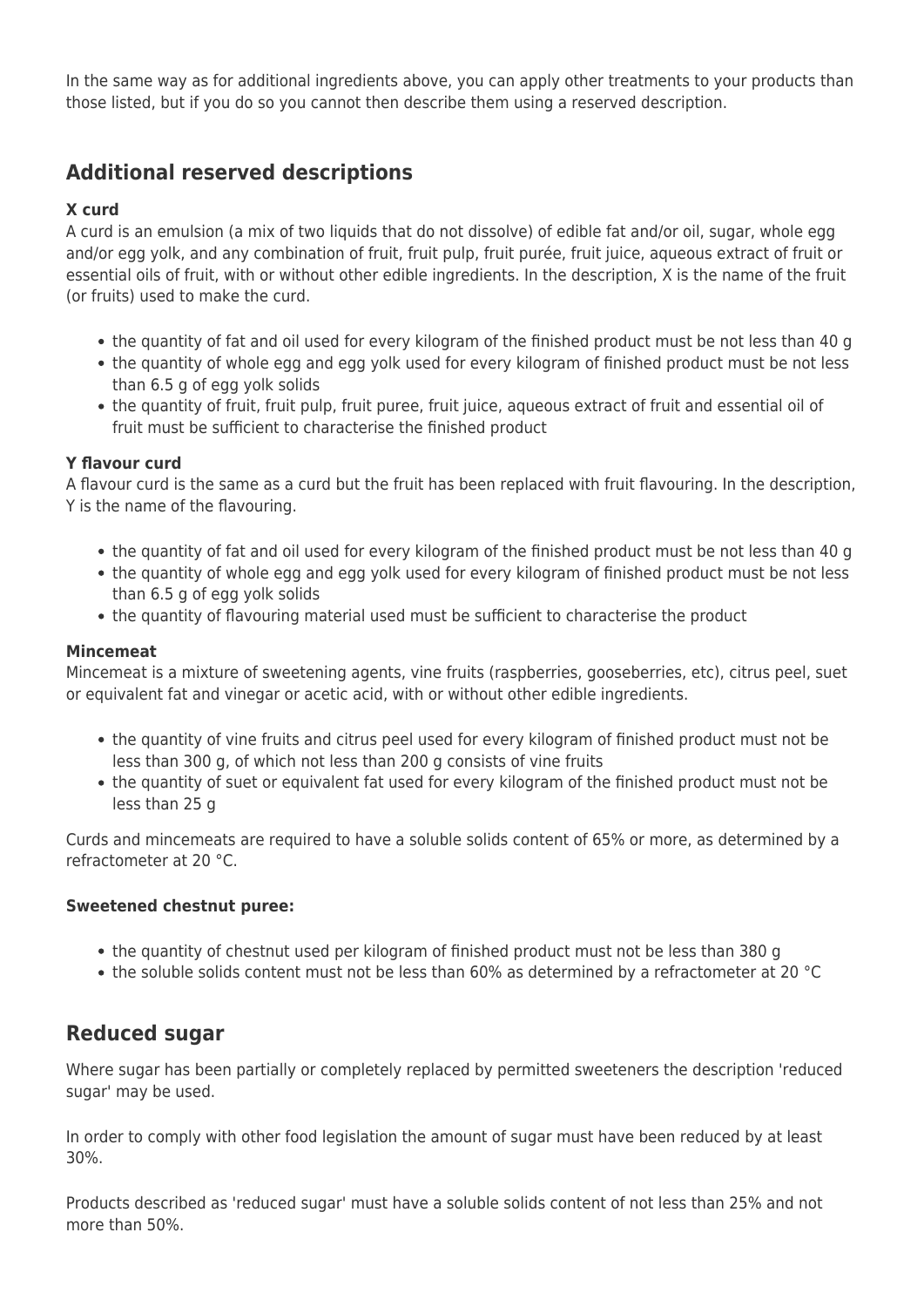## **Labelling**

#### **Name**

If your product has been manufactured to meet the compositional requirements of a reserved description then you must use the reserved description in the name of the food.

The name of the fruit(s) used in jam, marmalade, etc must be included in the product name ('Strawberry Jam', 'Seville Orange Marmalade', etc).

If the product is made from more than one type of fruit, each type must be given in the name, and they must appear in descending order by weight of fruit (flesh, pulp, juice, etc combined) used in the product.

If a product is made from three or more types of fruit you can instead describe it as 'Mixed Fruit Jam', 'Three Fruit Marmalade', etc.

In the case of curd, X (see above) should be replaced with the name of the fruit(s), or the words 'mixed fruit', or the number of fruits used in its manufacture (for example, 'Three Fruit Curd').

In the case of flavour curd, Y (see above) should be replaced with the name of the fruit flavour or the words 'mixed fruit'.

#### **Fruit and sugar content**

This is not required for curds, flavour curds or mincemeat.

The label for jams and similar products must include the two following statements:

- **'prepared with X g fruit per 100 g'**, where X is the amount of fruit used in 100 g of finished product
- **'total sugar content: X g per 100 g'**, where X is the amount of sugar in 100 g of finished product determined by a refractometer at 20 °C

Where the product is made from two or more types of fruit you should specify the amounts of all of the fruits - for example, 'Raspberry and Apple Jam made with 45 g of raspberry and 35 g of apple per 100 g of finished product'. If you are describing the product as 'mixed fruit', 'three fruit', etc you do not need to break it down in this way.

#### **General requirements for prepacked food**

These labelling requirements are in addition to the mandatory food labelling requirements of Regulation No 1169/2011 on the provision of food information to consumers. Mandatory requirements for the labelling of prepacked food are:

- the name of the food
- a list of ingredients
- the quantity of certain ingredients or categories of ingredients (QUID)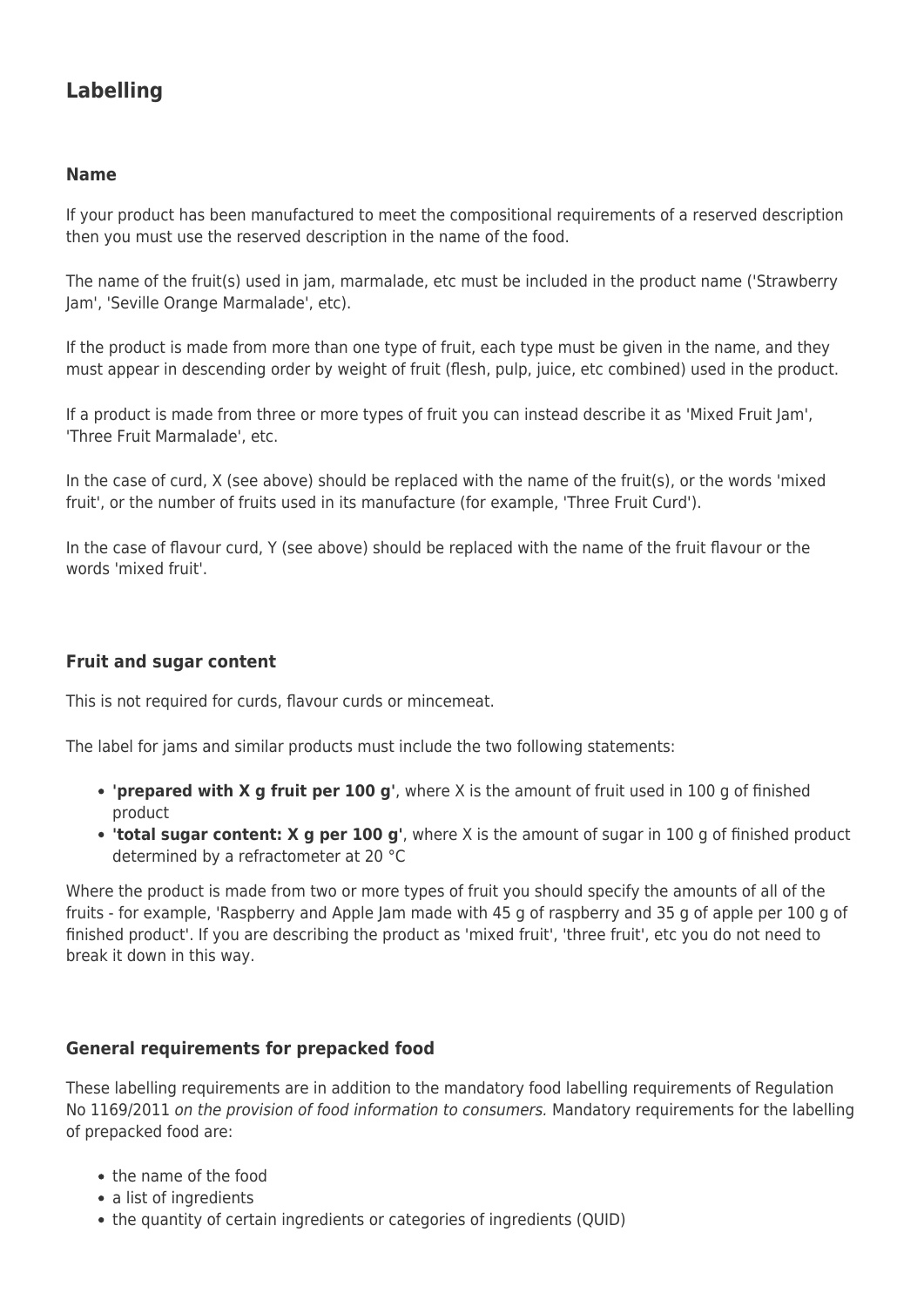- indication of specified allergenic ingredients
- 'use by' date or an indication of minimum durability (in the form 'best before' or 'best before end') and a lot or batch number (unless the date is sufficient to specify this)
- any special storage conditions or conditions for use
- name and address of the responsible food business operator
- net quantity
- place of origin, if not stating it could mislead
- any instructions that are necessary to use the food
- a nutrition information declaration consisting of the energy value and the amounts of fat, saturates, carbohydrate, sugars, protein and salt

For more information see 'Labelling of prepacked foods: general'.

## **Use of the term 'organic'**

For any product being made from organic ingredients and intended to be marketed as an organic product, the name of the food should still be 'X Jam made from organically produced X'. An appropriate organic certification mark must be included on the label. Registration with an appropriate United Kingdom certification body is also required.

Please see 'Labelling and describing organic food', which explains the extra legal controls that apply.

## **Use of prescribed names for other products**

The use of the terms 'jam' and 'jelly' are permitted where in use as a customary name - for example, 'Jelly Babies', 'Mint Jelly', 'Table Jelly' - and where this will not mislead the consumer.

The terms 'conserve', 'preserve', and 'fruit spread' are not reserved descriptions and products with these names would not be required to meet specific compositional standards; therefore products described in this manner could use additional ingredients not on the list, contain different proportions of fruit, and so on.

## **Trading standards**

For more information on the work of trading standards services - and the possible consequences of not abiding by the law - please see 'Trading standards: powers, enforcement and penalties'.

Key legislation

Food Safety Act 1990 Jam and Similar Products (England) Regulations 2003 Regulation (EU) No 1169/2011 on the provision of food information to consumers Food Additives, Flavourings, Enzymes and Extraction Solvents (England) Regulations 2013 Food Information Regulations 2014

Last reviewed / updated: July 2021